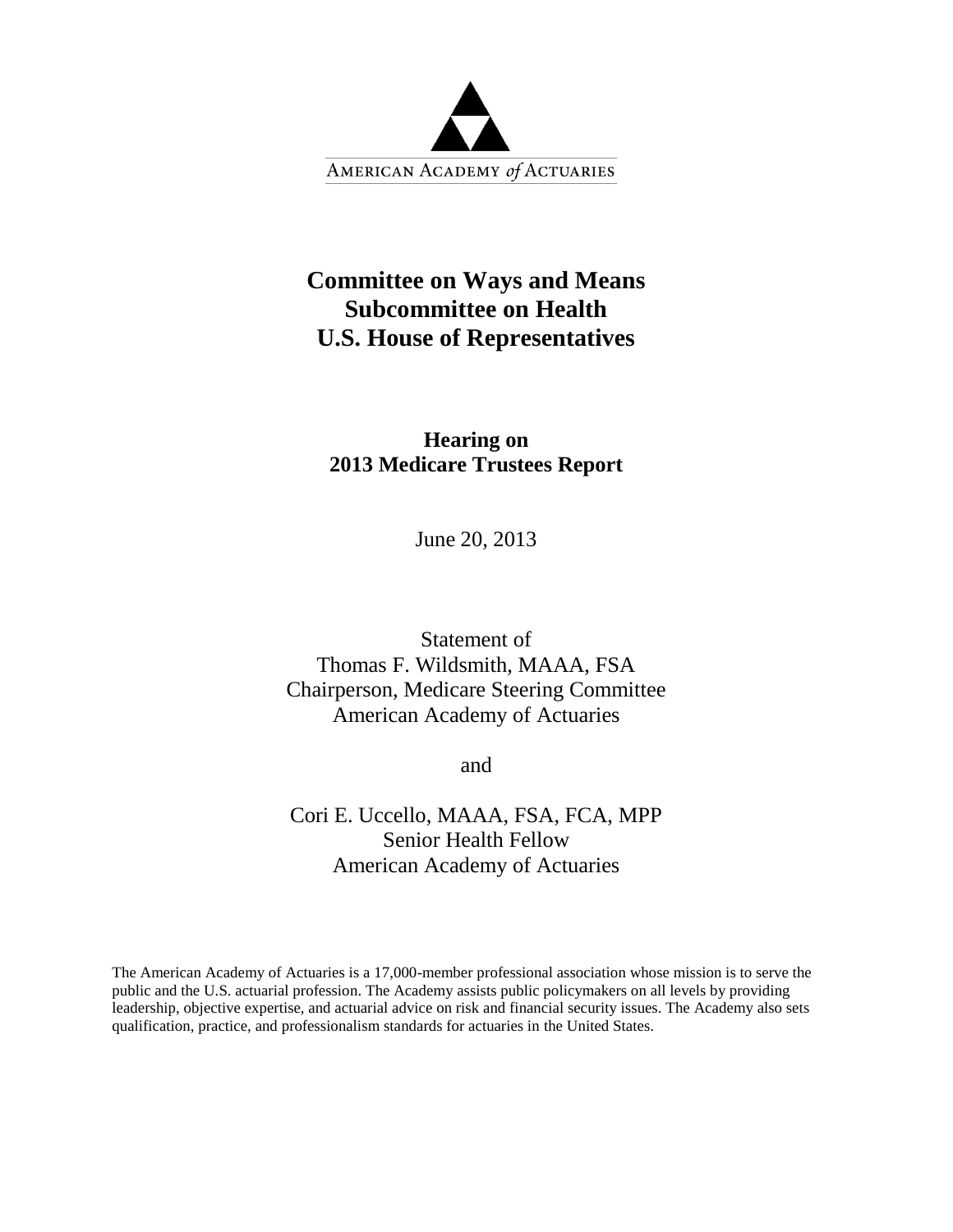On behalf of the American Academy of Actuaries' Medicare Steering Committee, we appreciate the opportunity to provide written testimony on the 2013 Medicare Trustees Report. Our comments focus on the findings of the report with respect to the program's solvency and sustainability. Each year, the Boards of Trustees of the Federal Hospital Insurance (HI) and Supplementary Medical Insurance (SMI) Trust Funds report to Congress on the Medicare program's financial condition. Medicare plays a critically important role in ensuring access to health care among Americans age 65 and older and certain younger adults with permanent disabilities. The program is operated through two trust funds. The HI trust fund (Medicare Part A) pays primarily for hospital services. The SMI trust fund includes accounts for the Medicare Part B program, which covers physician and outpatient hospital services, and the Medicare Part D program, which covers the prescription drug program.

The trustees' report is the primary source of information on the financial status of the Medicare program, and the American Academy of Actuaries proudly recognizes the important contribution that members of the actuarial profession have made in preparing the report and educating the public about the important issues surrounding the program's solvency and sustainability.

The projected financial condition of Medicare as identified in the 2013 Medicare trustees' report has improved compared with the projections from the 2012 report. The year in which the HI trust fund is projected to be depleted is now 2026, two years later than projected last year. The 75 year HI deficit decreased from 1.35 percent of taxable payroll in last year's report to 1.11 percent of taxable payroll in the 2013 report. This improvement is due to more recent data and technical changes in projection methods. Nevertheless, HI expenditures are projected to exceed HI revenues in most years of the 75-year projection period. And total Medicare expenditures will make up an increasing share of federal outlays and the gross domestic product (GDP).

As required by statute, the trustees' projections of Medicare's financial outlook are based on benefits and revenues scheduled under current law. The trustees acknowledge, however, that these estimates likely understate the seriousness of Medicare's financial condition. In the Statement of Actuarial Opinion that accompanies the trustees' report, Paul Spitalnic, the acting chief actuary of the Centers for Medicare & Medicaid Services (CMS), specifically notes that actual Medicare expenses are likely to exceed the current-law projections. He states, "the financial projections shown in [the] report for Medicare do not represent a reasonable expectation for actual program operations in either the short range…or the long range…" In particular, the trustees and the acting chief actuary point to scheduled reductions in provider payments that are unlikely to occur. Currently scheduled physician payment reductions in accordance with the sustainable growth rate (SGR) mechanism are considered likely to be overridden by Congress (i.e., the Medicare "doc fix"). In addition, current law requires downward adjustments in payment updates for most non-physician providers to reflect productivity improvements; these adjustments might not be sustainable in the long term.

At the request of the trustees, the CMS Office of the Actuary developed an alternative analysis that provides an illustration of the potential understatement of current-law Medicare cost projections if the physician payment reductions are overridden, the productivity adjustments are phased down, and there are no savings from the Independent Payment Advisory Board (IPAB). Although the illustrative alternative projections are not intended to be interpreted as the official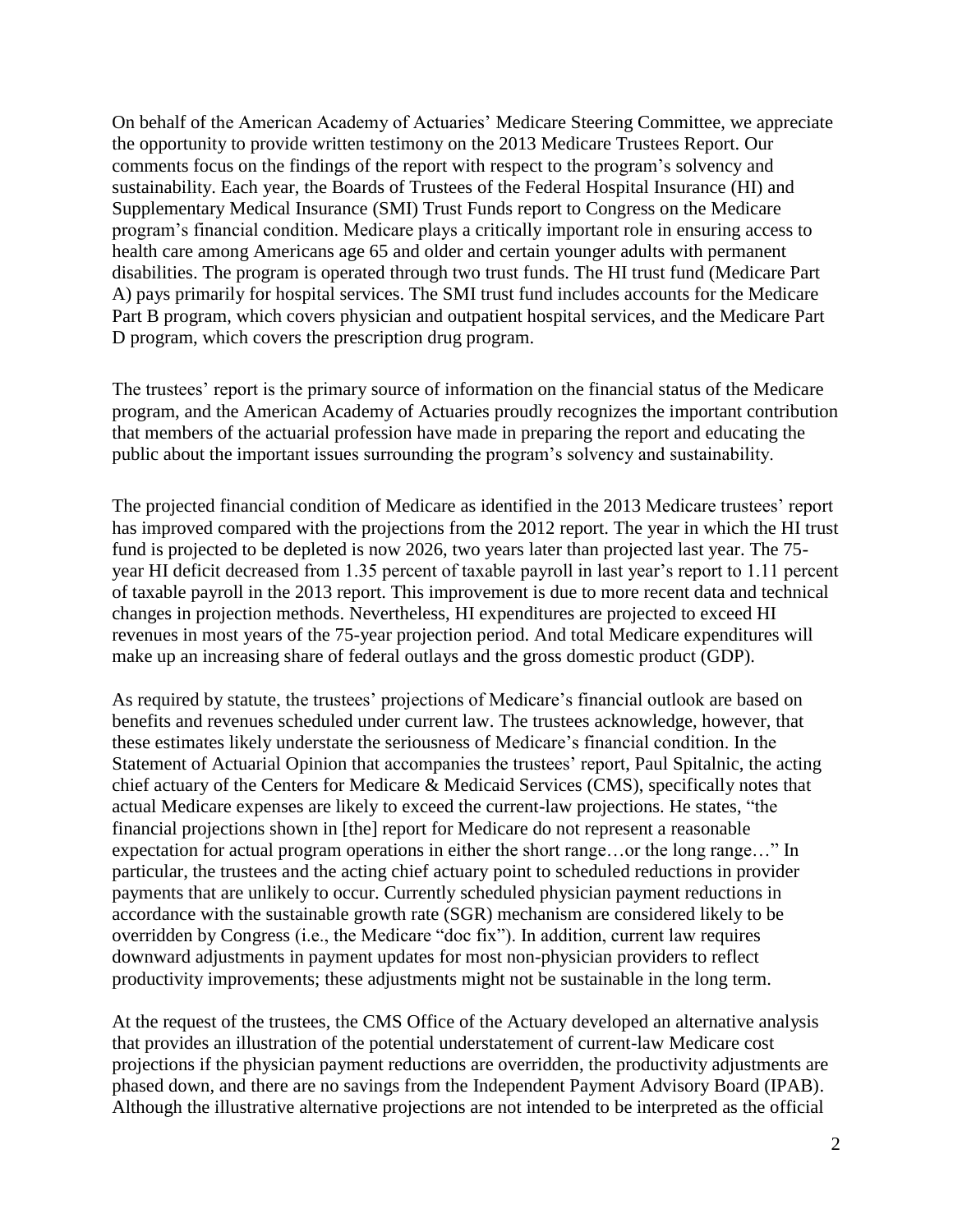best estimates of future Medicare costs, they do, as noted in the alternative analysis, "help illustrate and quantify the potential magnitude of the cost understatement under current law." This testimony presents projections based on both current law and the illustrative alternative projections.<sup>1</sup>

**The trustees conclude: "The projections in this year's report continue to demonstrate the need for timely and effective action to address Medicare's remaining financial challenges including the projected depletion of the HI trust fund, this fund's long-range financial imbalance, and the issue of rapid growth in Medicare expenditures. Furthermore, if the lower prices payable for health services under Medicare cannot be sustained, then these further policy reforms will have to address much larger financial challenges than implied by the current-law projections."** 

The American Academy of Actuaries' Medicare Steering Committee concurs that the Medicare program faces serious financing problems. As highlighted in the 2013 Medicare trustees' report and its accompanying illustrative alternative analysis:

- The HI trust fund is projected to be depleted in 2026, two years later than projected in last year's report.
- The HI trust fund faces serious long-term funding challenges. HI expenditures are expected to exceed HI revenues in most future years. In the year that the trust fund is projected to be depleted—2026—tax revenues would cover only 87 percent of program costs.
- The projected HI deficit over the next 75 years is 1.11 percent of taxable payroll.<sup>2</sup> Eliminating this deficit would require an immediate 38 percent increase in standard payroll taxes or an immediate 22 percent reduction in benefits—or some combination of the two. Delaying action would require more drastic tax increases or benefit reductions in the future.
- Under the illustrative alternative scenario, the HI trust fund would be depleted a few months earlier in 2026 and the 75-year HI deficit would be 2.17 percent of taxable payroll.
- The SMI trust fund is expected to remain solvent because its financing is reset each year to meet projected future costs. Projected increases in SMI expenditures will require significant increases over time in beneficiary premiums and general revenue contributions. Under current-law projections, SMI spending is expected to grow from 2.0 percent of GDP in 2012 to 4.0 percent of GDP in 2085. Under the illustrative alternative scenario, SMI spending is expected to reach 5.6 percent of GDP in 2085.

 $\overline{a}$ <sup>1</sup> Both the 2013 Medicare Trustees Report and the CMS Office of the Actuary's illustrative alternative scenario analysis are available at: [http://www.cms.gov/ReportsTrustFunds/.](http://www.cms.gov/ReportsTrustFunds/) 

<sup>&</sup>lt;sup>2</sup> The current HI payroll tax rate is 1.45 percent of taxable earnings, payable by both employees and their employers for a total of 2.90 percent. Self-employed individuals pay both shares. Beginning in 2013, earnings exceeding \$200,000 for individuals and \$250,000 for married couples filing jointly are subject to an additional HI tax of 0.9 percent.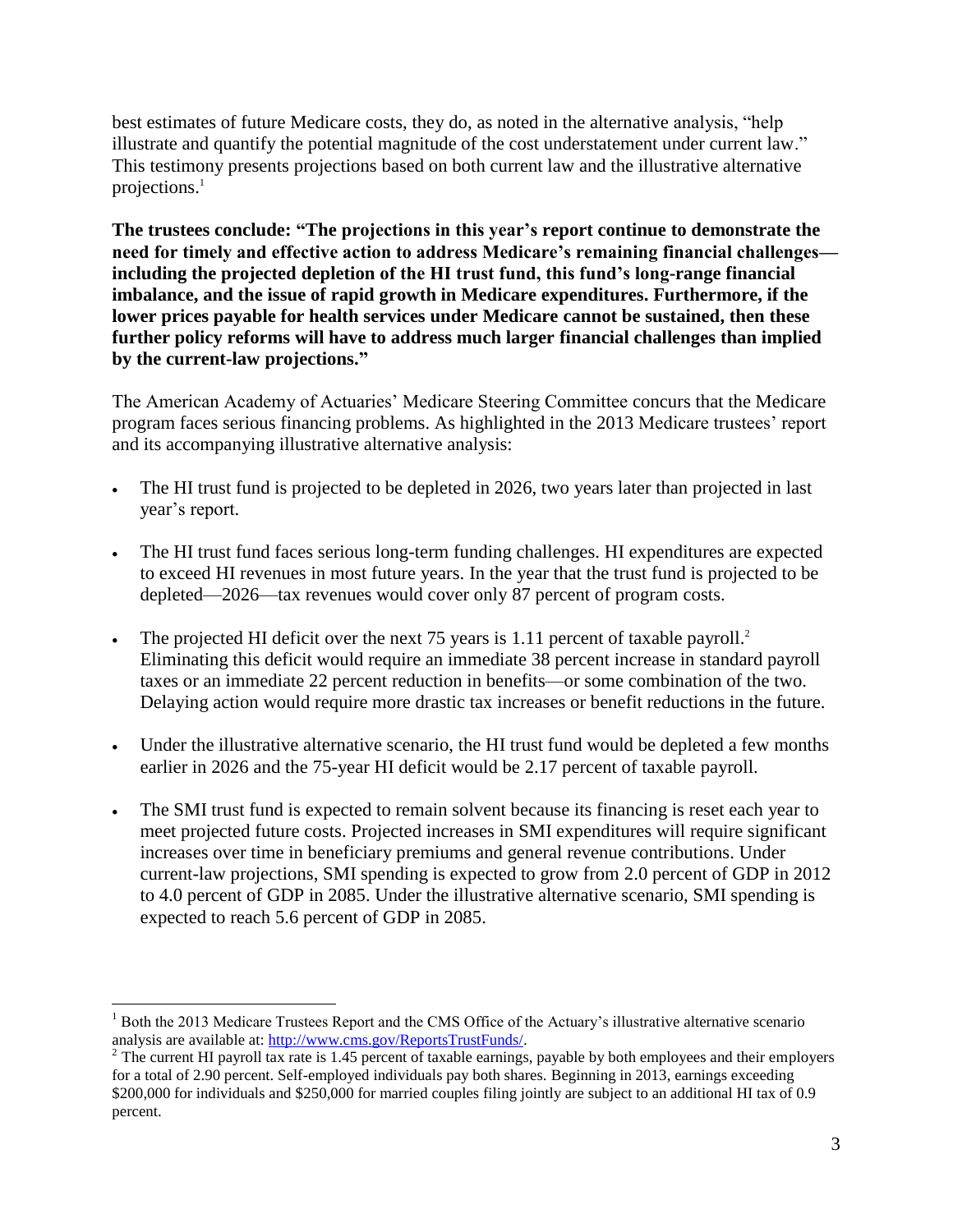Total Medicare expenditures also are projected to increase as a share of GDP, thereby threatening Medicare's long-term sustainability. Under current-law projections, total Medicare spending as a share of GDP is expected to grow from 3.6 percent in 2012 to 6.5 percent in 2085. Under the illustrative alternative scenario, total Medicare spending is projected to reach 9.6 percent of GDP in 2085.

These findings are discussed in more detail below.

**Because Medicare plays a critically important role in ensuring that older and certain disabled Americans have access to health care, the American Academy of Actuaries' Medicare Steering Committee urges action to restore the long-term solvency and financial sustainability of the program. The sooner such corrective measures are enacted, the more flexible the approach and the more gradual the implementation can be. Failure to act now will necessitate far more drastic actions later.** 

## **MEDICARE FINANCING PROBLEMS**

The Medicare program has three fundamental long-range financing challenges:

- 1. Income to the HI trust fund is not adequate to fund the HI portion of Medicare benefits;
- 2. Increases in SMI costs increase pressure on beneficiary household budgets and the federal budget;
- 3. Increases in total Medicare spending threaten the program's sustainability.

Each of these problems is discussed in more detail below.

#### **Medicare HI Trust Fund Income Falls Short of the Amount Needed To Fund HI Benefits**

Like Social Security, Medicare relies on trust funds to account for all income and expenditures. The HI and SMI programs operate separate trust funds with different financing mechanisms. General revenues, payroll taxes, premiums, and other income are credited to the trust funds, which are used to pay benefits and administrative costs. Any unused income is required by law to be invested in U.S. government securities for use in future years. In effect, the trust fund assets represent loans to the U.S. Treasury's general fund. The HI trust fund, which pays for hospital services, is funded primarily through earmarked payroll taxes.

The projections of Medicare's financial outlook in the trustees' report must be based on current law. Under these current-law projections, the financial condition of the HI trust fund has improved since the 2012 trustees' report. This improvement results from more recent data and technical changes in projection methods. The projected trust fund exhaustion date is two years later than in last year's report, and the 75-year HI deficit decreased from 1.35 percent of taxable payroll to 1.11 percent.

 HI expenditures currently exceed HI revenues. The gap is projected to narrow over the next few years, becoming a surplus for a few years before HI expenditures are expected to exceed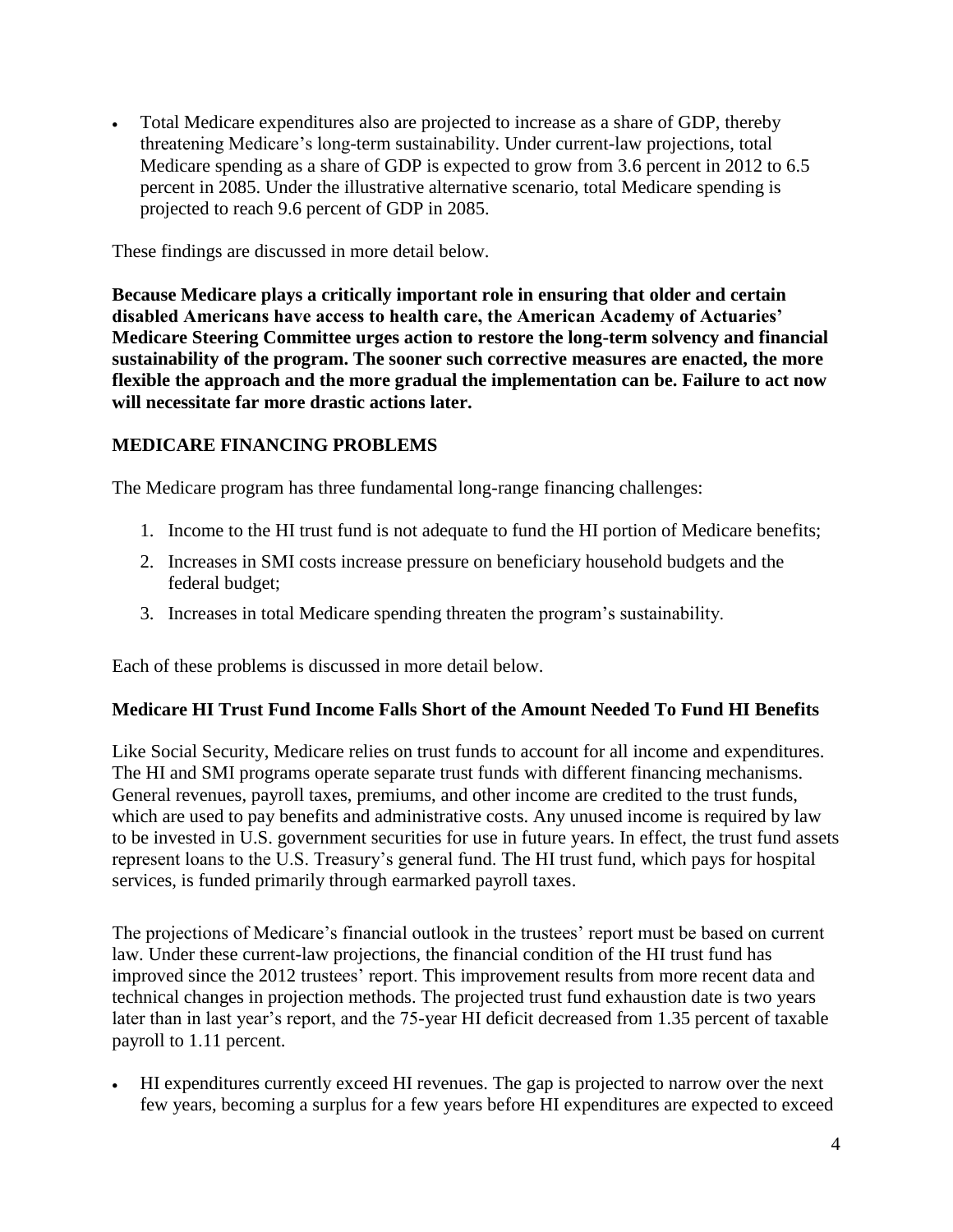revenues, including interest income, for the remainder of the 75-year projection period. The HI trust fund assets, therefore, will need to be redeemed. If the federal government is experiencing unified budget deficits, funding the redemptions will require that additional money be borrowed from the public, thereby increasing the federal deficit and debt.

- The HI trust fund is projected to be depleted in 2026. At that time, tax revenues are projected to cover only 87 percent of program costs, with the share declining to 71 percent in 2050. In 2085, payroll tax revenues are projected to cover 73 percent of program costs. There is no current provision for general fund transfers to cover HI expenditures in excess of dedicated revenues.
- The projected HI deficit over the next 75 years is 1.11 percent of taxable payroll. Eliminating this deficit would require an immediate 38 percent increase in standard payroll taxes or a 22 percent reduction in benefits—or some combination of the two. Delaying action would require more drastic changes in the future.

Current-law projections, however, likely understate the fiscal challenges to the Medicare HI trust fund. In particular, the scheduled reductions in provider payment rate updates to reflect productivity adjustments may not be sustainable in the long term. At the request of the trustees, the CMS Office of the Actuary provided an illustrative alternative analysis that phases down the productivity adjustments gradually over 15 years, beginning in 2020, from about 1.1 percent to 0.4 percent and assumes no savings from IPAB.

Under the illustrative alternative scenario, the HI trust fund also would be depleted in 2026, but the projected deficit over the next 75 years would be 2.17 percent of taxable payroll—compared to 1.11 percent under current-law projections. Eliminating this deficit would require an immediate 75 percent increase in standard payroll taxes or a 36 percent reduction in benefits—or some combination of the two.

## **Increases in SMI Costs Increase Pressure on Beneficiary Household Budgets and the Federal Budget**

The SMI trust fund includes accounts for the Medicare Part B program, which covers physician and outpatient hospital services, and the Medicare Part D program, which covers the prescription drug program. Approximately one-quarter of SMI spending is financed through beneficiary premiums, with federal general tax revenues covering the remaining three-quarters.<sup>3</sup>

The SMI trust fund is expected to remain solvent because its financing is reset each year to meet projected future costs. As a result, increases in SMI costs will require increases in beneficiary premiums and general revenue contributions. Increases in general revenue contributions will put more pressure on the federal budget.

 $\overline{a}$ 

 $3$  Part B beneficiaries pay monthly premiums covering approximately 25 percent of program costs; general revenues cover the remaining 75 percent of costs. Part D premiums are set at approximately 25 percent of Part D costs. Because of low-income premium subsidies, however, beneficiary premiums will cover only approximately 14 percent of total Part D costs in 2013. State payments on behalf of certain beneficiaries will cover approximately 12 percent of costs and general revenues will cover the remaining 74 percent of costs.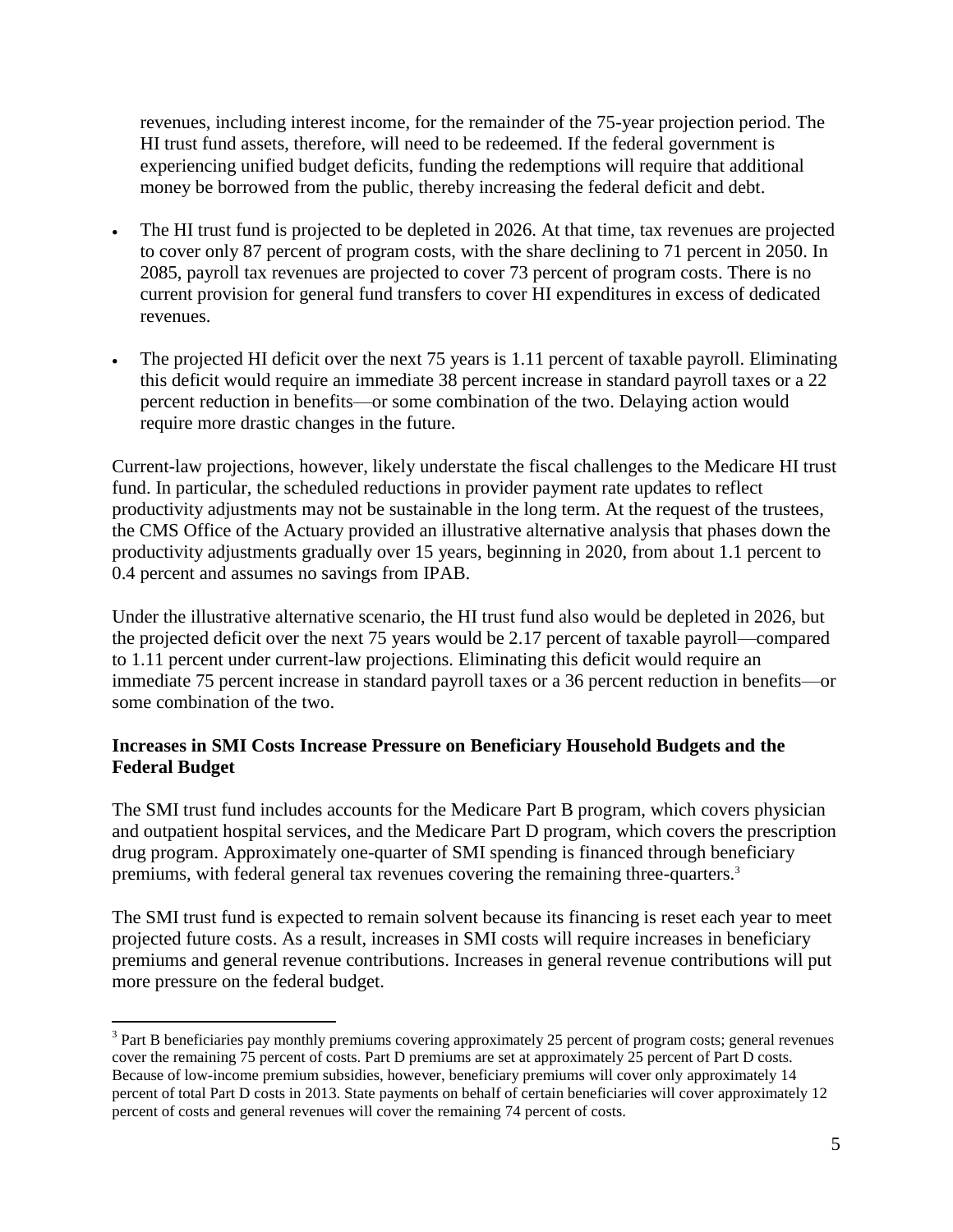Premium increases similarly will place pressure on beneficiaries, especially when considered in conjunction with increasing beneficiary cost-sharing expenses. The average beneficiary expenses (premiums and cost sharing) for Parts B and D combined currently are 23 percent of the average Social Security benefit. These expenses will increase to 40 percent of the average Social Security benefit by 2085. These expenses do not include cost sharing under Part A.

The 2013 trustees' report projects that under current law, SMI spending will continue to grow faster than GDP, increasing from 2.0 percent of GDP in 2012 to 3.1 percent of GDP in 2030, and to 4.0 percent of GDP in 2085.

As acknowledged by the Trustees, the current-law projections likely understate the increases in Part B spending. Given that SGR-related physician payment reductions have been overridden every year since 2003, it is considered unlikely that future scheduled reductions will take effect in full.<sup>4</sup> In addition, the scheduled reductions in non-physician provider payment rate updates to reflect productivity adjustments might not be sustainable in the long term. The CMS Office of the Actuary's illustrative alternative analysis sets physician payment updates to 0.7 percent per year throughout the short range projection period (the average update for the last 10 years), thereafter phasing down to the growth in per capita national health expenditures. In addition, the alternative analysis phases down the productivity adjustments gradually over 15 years, beginning in 2020, from about 1.1 percent to 0.4 percent, and assumes no savings from IPAB. The alternative scenario projections assume no changes to the current-law Part D projections.

Under the illustrative alternative scenario projections, SMI spending would increase from 2.0 percent of GDP in 2012 to 3.3 percent of GDP in 2030, and to 5.6 percent of GDP in 2085.

| <b>Calendar</b><br>Year | 2013 Report<br>(current law) | <b>2013 Alternative</b><br>Projection |
|-------------------------|------------------------------|---------------------------------------|
|                         |                              |                                       |
| 2012                    | 2.0                          | 2.0                                   |
| 2020                    | 2.2                          | 2.3                                   |
| 2030                    | 3.1                          | 3.3                                   |
| 2040                    | 3.4                          | 3.9                                   |
| 2050                    | 3.5                          | 4.2                                   |
| 2060                    | 3.7                          | 4.7                                   |
| 2070                    | 3.9                          | 5.1                                   |
| 2080                    | 3.9                          | 5.5                                   |
| 2085                    | 4.0                          | 5.6                                   |

#### **Table 1: SMI Expenditures as a Percent of GDP**

Sources: 2013 Medicare Trustees' Report, CMS Office of the Actuary

 $\overline{a}$ 

<sup>4</sup> The sustainable growth rate (SGR) system was enacted as part of the Balanced Budget Act of 1997 to limit the growth in spending for physician services. The system compares actual cumulative spending to a specified spending target. If actual spending exceeds the target, then physician payment updates are adjusted downward. A cumulative reduction of 25 percent is estimated for next year.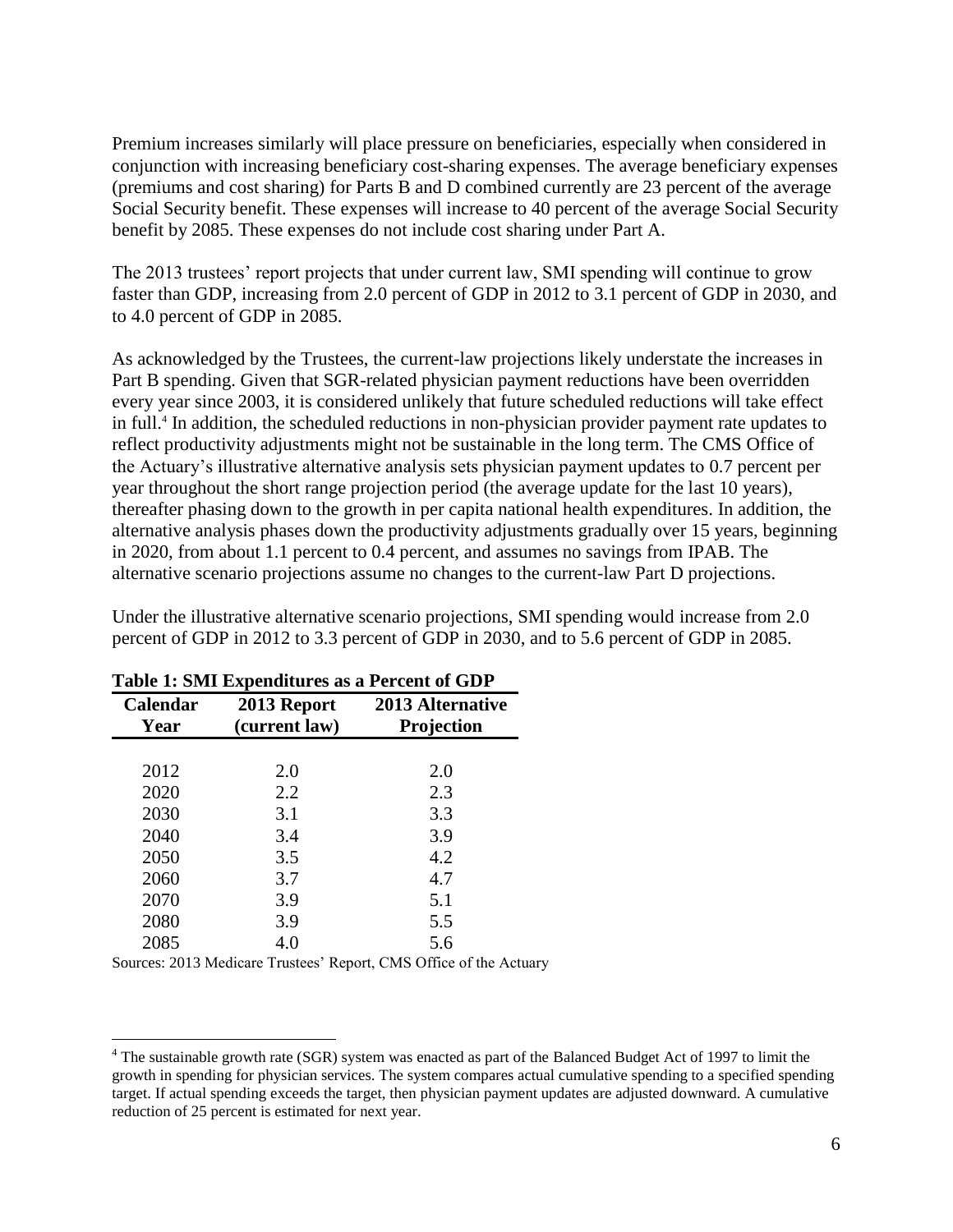# **Increases in Total Medicare Spending Threaten the Program's Sustainability**

A broader issue related to Medicare's financial condition is whether the economy can sustain Medicare spending in the long run. To help gauge the future sustainability of the Medicare program, we examine the share of GDP that will be consumed by Medicare. Because Medicare spending is expected to continue growing faster than GDP, greater shares of the economy will be devoted to Medicare over time, meaning smaller shares of the economy will be available for other priorities.

According to the current-law projections, Medicare expenditures as a percentage of GDP will grow from 3.6 percent of GDP in 2012 to 6.5 percent of GDP in 2085. Under the CMS Office of the Actuary alternative scenario, however, total Medicare expenditures would increase to 9.6 percent of GDP in 2085.

| <b>Calendar</b><br>Year | 2013 Report<br>(current law) | <b>2013 Alternative</b><br>Projection |
|-------------------------|------------------------------|---------------------------------------|
|                         |                              |                                       |
| 2012                    | 3.6                          | 3.6                                   |
| 2020                    | 3.9                          | 4.0                                   |
| 2030                    | 5.1                          | 5.4                                   |
| 2040                    | 5.8                          | 6.5                                   |
| 2050                    | 6.0                          | 7.2                                   |
| 2060                    | 6.1                          | 7.9                                   |
| 2070                    | 6.4                          | 8.7                                   |
| 2080                    | 6.5                          | 9.3                                   |
| 2085                    | 6.5                          | 9.6                                   |

#### **Table 2: Total Medicare Expenditures as a Percent of GDP**

Sources: 2013 Medicare Trustees' Report, CMS Office of the Actuary

## **CONCLUSION**

The Affordable Care Act (ACA), enacted in 2010, contains numerous provisions designed to reduce Medicare costs, increase Medicare revenues, and develop new health care delivery systems and payment models that improve health care quality and cost efficiency. Additional steps need to be taken, however, to solve the long-term financial challenges to Medicare.

The HI trust fund is projected to be depleted in 2026, and Medicare spending will continue to grow faster than the economy—increasing the pressure on beneficiary household budgets and the federal budget and threatening the program's sustainability.

In addition, Medicare's financial challenges are likely to be much more severe than projected in the trustees' report. The report's Medicare spending projections are considered understated to the extent that currently scheduled reductions in physician payments are expected to be overridden by Congress, as they have been every year since 2003, and the ACA's provisions for downward adjustments in provider payment updates to reflect productivity improvements are unsustainable